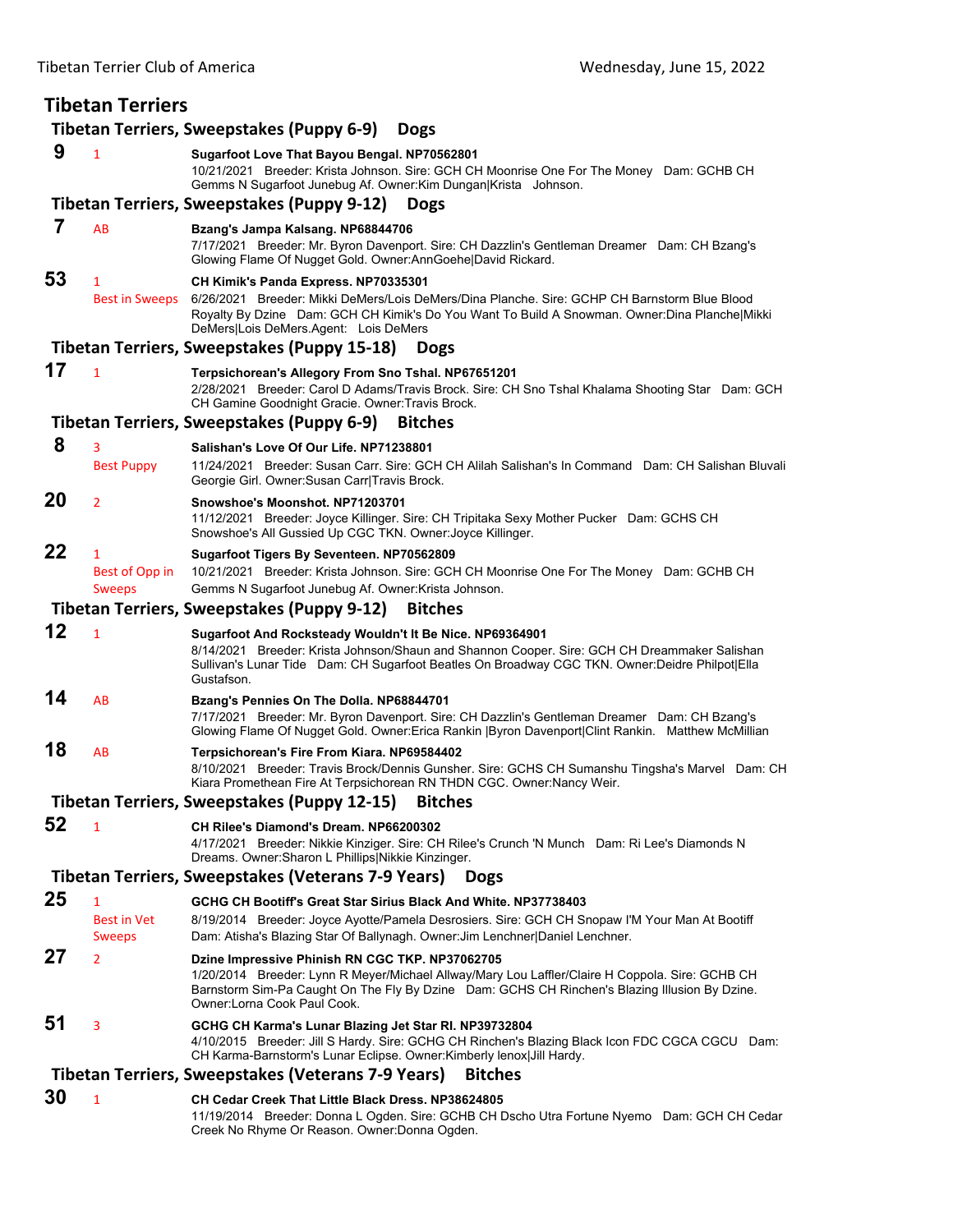|    | וואכנסוו וכוווכו כועט טו אוווכוונס                  | wednesday, June 19, 2022                                                                                                                                                                                                                                                 |
|----|-----------------------------------------------------|--------------------------------------------------------------------------------------------------------------------------------------------------------------------------------------------------------------------------------------------------------------------------|
|    |                                                     | Tibetan Terriers, Sweepstakes (Veterans 9-11 Years)<br><b>Bitches</b>                                                                                                                                                                                                    |
| 34 | $\mathbf{1}$<br>Best of Opp in<br><b>Vet Sweeps</b> | GCHS CH Geribob Salishan To The Manor Born CGC, NP31937820<br>5/29/2012 Breeder: Robert F Hennings. Sire: GCH CH Salishan How Do You Like Me Now Dam: CH<br>Geribob Salishan Cracklin Rosie. Owner:Terry Titus Susan Carr.                                               |
| 36 | $\overline{2}$                                      | GCH CH Moonrise Over Raleigh For Snowshoe THDN RATN CGC TKN. NP29958801<br>8/14/2011 Breeder: Charles Travella / Delene Travella / Joyce Killinger / . Sire: GCHB CH Moonrize<br>Doubleshot Espresso RN CGC TKN Dam: CH Moonrise Desert Flower. Owner: Joyce Killinger.  |
|    |                                                     | <b>Tibetan Terriers, Puppy (6-9 Months)</b><br><b>Bitches</b>                                                                                                                                                                                                            |
| 8  | 1/W                                                 | Salishan's Love Of Our Life, NP71238801<br>11/24/2021 Breeder: Susan Carr. Sire: GCH CH Alilah Salishan's In Command Dam: CH Salishan Bluvali<br>Georgie Girl. Owner: Susan Carr Travis Brock.                                                                           |
|    |                                                     | Tibetan Terriers, Puppy (9-12 Months)<br><b>Bitches</b>                                                                                                                                                                                                                  |
| 12 | $\overline{2}$                                      | Sugarfoot And Rocksteady Wouldn't It Be Nice. NP69364901<br>8/14/2021 Breeder: Krista Johnson/Shaun and Shannon Cooper. Sire: GCH CH Dreammaker Salishan<br>Sullivan's Lunar Tide Dam: CH Sugarfoot Beatles On Broadway CGC TKN. Owner:Deidre Philpot Ella<br>Gustafson. |
| 14 | $\mathbf{1}$                                        | Bzang's Pennies On The Dolla. NP68844701<br>7/17/2021 Breeder: Mr. Byron Davenport. Sire: CH Dazzlin's Gentleman Dreamer Dam: CH Bzang's<br>Glowing Flame Of Nugget Gold. Owner: Erica Rankin   Byron Davenport  Clint Rankin. Matthew McMillian                         |
|    |                                                     | <b>Tibetan Terriers, 12-18 Months</b><br><b>Bitches</b>                                                                                                                                                                                                                  |
| 16 | $\mathbf{1}$                                        | Dreammaker Salishan's Angel Eyes. NP65429303<br>2/4/2021 Breeder: Janet Slothower/Harold Slothower. Sire: GCH CH Dreammaker Salishan Total Eclipse<br>Of My Heart Dam: CH Salishan Dreammaker Earth Angel. Owner: HOLLYE ROLISON HAROLD<br>SLOTHOWER.                    |
|    |                                                     | Tibetan Terriers, Bred-By-Exhibitor (Puppy)<br><b>Bitches</b>                                                                                                                                                                                                            |
| 18 | AB                                                  | Terpsichorean's Fire From Kiara. NP69584402<br>8/10/2021 Breeder: Travis Brock/Dennis Gunsher. Sire: GCHS CH Sumanshu Tingsha's Marvel Dam: CH<br>Kiara Promethean Fire At Terpsichorean RN THDN CGC. Owner: Nancy Weir.                                                 |
| 20 | $\overline{2}$                                      | Snowshoe's Moonshot. NP71203701<br>11/12/2021 Breeder: Joyce Killinger. Sire: CH Tripitaka Sexy Mother Pucker Dam: GCHS CH<br>Snowshoe's All Gussied Up CGC TKN. Owner: Joyce Killinger.                                                                                 |
| 22 | 1/R                                                 | Sugarfoot Tigers By Seventeen. NP70562809<br>10/21/2021 Breeder: Krista Johnson. Sire: GCH CH Moonrise One For The Money Dam: GCHB CH<br>Gemms N Sugarfoot Junebug Af. Owner: Krista Johnson.                                                                            |
|    |                                                     | Tibetan Terriers, Bred-By-Exhibitor (Adult)<br><b>Bitches</b>                                                                                                                                                                                                            |
| 26 | $\mathbf{1}$                                        | Mosaic's Loverly Harlequin. NP47323004<br>8/28/2017 Breeder: Cheryl C Cotanche/Betsy Greaves. Sire: Mosaic's Top Hat And Tails CGC Dam:<br>Mosaic's Loverly Red Liquorish. Owner: Betsy A Greaves Cheryl C Cotanche.                                                     |
|    | <b>Tibetan Terriers, Open</b>                       | <b>Bitches</b>                                                                                                                                                                                                                                                           |
| 28 | $\mathbf{1}$                                        | Bootiff's Bright Star In Lyra. NP55036304<br>6/1/2019 Breeder: Pamela T Desrosiers/Joyce Ayotte/Jim Lenchner. Sire: GCHB CH Fabulous Teddy's I<br>Will Return Dam: GCH CH Bootiff Star War'S: Edge Of The Empire. Owner:Cindy Lonecke.                                   |
|    |                                                     | <b>Tibetan Terriers, Puppy (9-12 Months)</b><br><b>Dogs</b>                                                                                                                                                                                                              |
| 7  | $\mathbf{1}$                                        | Bzang's Jampa Kalsang. NP68844706<br>7/17/2021 Breeder: Mr. Byron Davenport. Sire: CH Dazzlin's Gentleman Dreamer Dam: CH Bzang's<br>Glowing Flame Of Nugget Gold. Owner:AnnGoehe David Rickard.                                                                         |
|    |                                                     | <b>Tibetan Terriers, Bred-By-Exhibitor (Puppy)</b><br><b>Dogs</b>                                                                                                                                                                                                        |
| 9  | 1/R<br><b>Best Bred By</b>                          | Sugarfoot Love That Bayou Bengal. NP70562801<br>10/21/2021 Breeder: Krista Johnson. Sire: GCH CH Moonrise One For The Money Dam: GCHB CH<br>Gemms N Sugarfoot Junebug Af. Owner: Kim Dungan Krista Johnson.                                                              |
|    |                                                     | <b>Tibetan Terriers, Bred-By-Exhibitor (Adult)</b><br><b>Dogs</b>                                                                                                                                                                                                        |
| 17 | $\mathbf{1}$                                        | Terpsichorean's Allegory From Sno Tshal. NP67651201                                                                                                                                                                                                                      |
|    |                                                     | 2/28/2021 Breeder: Carol D Adams/Travis Brock. Sire: CH Sno Tshal Khalama Shooting Star Dam: GCH<br>CH Gamine Goodnight Gracie. Owner: Travis Brock.                                                                                                                     |
|    | <b>Tibetan Terriers, Open</b>                       | <b>Dogs</b>                                                                                                                                                                                                                                                              |
| 21 | 1/W/BW                                              | Bootiff's Marvel Ous Creator, NP51583901<br>6/8/2018 Breeder: Pamela Desrosiers/Joyce Ayotte/Lynn R Meyer. Sire: GCH CH Bootiff Star Wars: The<br>Essential Atlas Dam: CH Barnstorm Bootiff Gold Medalist By Dzine. Owner: Jim Lenchner Daniel Lenchner.                 |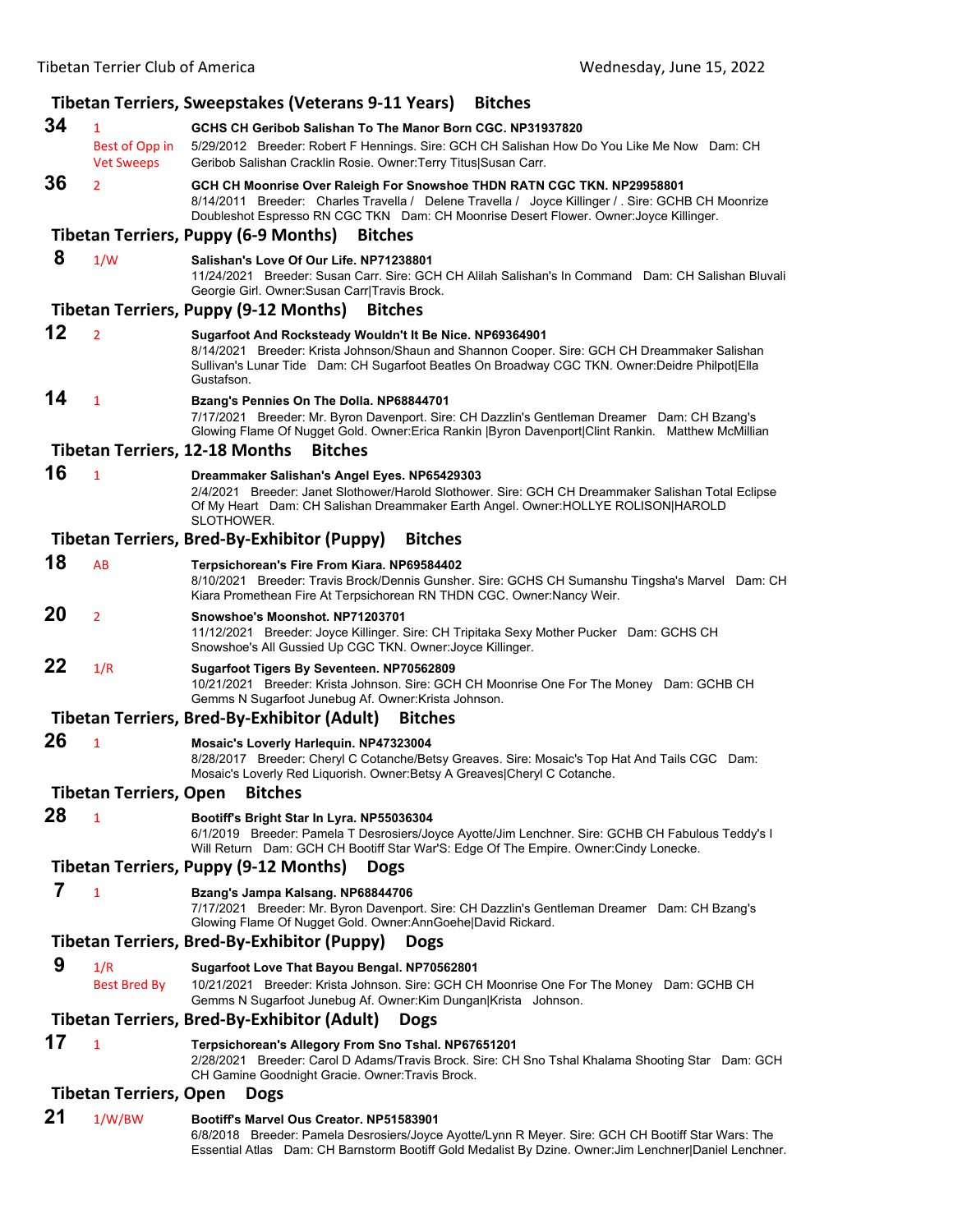## **23** <sup>2</sup> **Twilight's Gifted Wizard. NP56821601** 10/22/2019 Breeder: Florence Barczewski. Sire: CH Malishar's Bo Brokethe2dogrule Morada Dam: Twilight's Fairy Princess. Owner:Florence R Barczewski. Travis Brock **Tibetan Terriers, Veteran (7‐9 Years) Dogs 25** 1/AOM **GCHG CH Bootiff's Great Star Sirius Black And White. NP37738403** Best Veteran 8/19/2014 Breeder: Joyce Ayotte/Pamela Desrosiers. Sire: GCH CH Snopaw I'M Your Man At Bootiff Dam: Atisha's Blazing Star Of Ballynagh. Owner:Jim Lenchner|Daniel Lenchner. **27** <sup>2</sup> **Dzine Impressive Phinish RN CGC TKP. NP37062705** 1/20/2014 Breeder: Lynn R Meyer/Michael Allway/Mary Lou Laffler/Claire H Coppola. Sire: GCHB CH Barnstorm Sim-Pa Caught On The Fly By Dzine Dam: GCHS CH Rinchen's Blazing Illusion By Dzine. Owner:Lorna Cook Paul Cook. **Tibetan Terriers, Veteran (7‐9 Years) Bitches 30** <sup>1</sup> **CH Cedar Creek That Little Black Dress. NP38624805** 11/19/2014 Breeder: Donna L Ogden. Sire: GCHB CH Dscho Utra Fortune Nyemo Dam: GCH CH Cedar Creek No Rhyme Or Reason. Owner:Donna Ogden. **Tibetan Terriers, Veteran (9‐11 Years) Bitches 34** <sup>2</sup> **GCHS CH Geribob Salishan To The Manor Born CGC. NP31937820** 5/29/2012 Breeder: Robert F Hennings. Sire: GCH CH Salishan How Do You Like Me Now Dam: CH Geribob Salishan Cracklin Rosie. Owner:Terry Titus|Susan Carr. **36** <sup>1</sup> **GCH CH Moonrise Over Raleigh For Snowshoe THDN RATN CGC TKN. NP29958801** 8/14/2011 Breeder: Charles Travella / Delene Travella / Joyce Killinger / . Sire: GCHB CH Moonrize Doubleshot Espresso RN CGC TKN Dam: CH Moonrise Desert Flower. Owner:Joyce Killinger. **Tibetan Terriers, Best of Breed 33 GCH CH Alilah Salishan's In Command. NP54189201** 10/1/2018 Breeder: P A Tempest/P A Tempest. Sire: Barnstorm Waterley United By Dzine Dam: Waterley Salishan Sunshine Over Alilah. Owner:Susan Carr. Travis Brock **35 GCH CH Corsair's Drop And Give Me Zen. NP60075301** 5/24/2020 Breeder: Mrs. Lori Dawn Livingston/Mrs. Lee Whittier. Sire: GCHP CH Kimik's Who Dunnit Dam: GCHS CH Alitara's Starstruck At Edencrest. Owner:Lori Livingston|Brian Livingston. **37** SEL **GCHP CH Barnstorm Blue Blood Royalty By Dzine. NP44946401** 7/28/2016 Breeder: Rebecca White/Lynn R Meyer. Sire: CH Barnstorm's G-Man Catch Me If You Can Dam: CH Barnstorm Dzine Kaylee Kay's Delight. Owner:Dina Planche|Mary Lou Lafler|Patricia Bernardo|Mikki DeMers.Agent: Lois DeMers **39 GCHS CH Salishan's Lord Of The Rings. NP46725301** 6/18/2017 Breeder: Terry Titus/Susan M Carr. Sire: GCH CH Salishan Indira Dark Knight Dam: GCHS CH Geribob Salishan To The Manor Born CGC. Owner:Gale and Donna Mattison. **40 GCHB CH Barnstorm One Chance Fancy By Dzine. NP68470301** 6/9/2020 Breeder: Lynn R Meyer/Michael Allway/Patricia Bernardo. Sire: GCHB CH Barnstorm Sim-Pa Caught On The Fly By Dzine Dam: CH Barnstorm Wicked Mean And Nasty By Dzine. Owner:Dina Planche|Pat Bernarodo|Mikki DeMers|Lorna Cook.Agent: Lois DeMers **42 CH Twilight's Bohemian Rhapsody. NP53628602** 2/20/2019 Breeder: Florence Barczewski. Sire: CH Malishar's Bo Brokethe2dogrule Morada Dam: Twilight's Fairy Princess. Owner:Florence R Barczewski. Travis Brock **43 GCHS CH Alilah Happy Hour. NP46508201** 10/16/2016 Breeder: P A Tempest. Sire: Salishan Geribob Tomi-Tu For Alilah Dam: Kybo Pandamonium At Alilah. Owner:Bruce Walsh|Vicki Walsh|Susan Carr. **45** AB **GCH CH Dreammaker Salishan Sullivan's Lunar Tide. NP46682403** 7/7/2017 Breeder: Janet Slothower/Harold Slothower. Sire: CH Dreammaker Salishan The One And Only Dam: CH Dreammaker Salishan's Savannah Smiles. Owner:Deidre Philpot|Janet Slothower|Harold Slothower. **46** OS **GCH CH Players Rise And Shine. NP58215705** 2/1/2020 Breeder: Janet Krynzel/Anthony DiNardo III/David Murray/Brian Leonard. Sire: GCHS CH Rinchen's Magical Illusion Dam: GCHG CH Players As You Like It. Owner:Sheryl Getman|Dan Getman|Janet Krynzel|David Murray. **48** SEL **GCH CH Salishan Hey Y'All. NP59146802** 3/26/2020 Breeder: Susan M Carr. Sire: GCH CH Alilah Salishan's In Command Dam: GCHG CH Salishan Teacher's Pet. Owner:vicki walsh|Bruce Walsh|Susan Carr. **49 CH Barnstorm Raheen Royale By Dzine. NP56771903**

9/13/2019 Breeder: Lynn R Meyer/Michael Allway/Patricia Bernardo. Sire: CH Barnstorm Black With A Vengeance By Dzine Dam: CH Barnstorm Wicked Mean And Nasty By Dzine. Owner:Lorna Cook Paul Cook|Lorna Cook|Paul Cook.